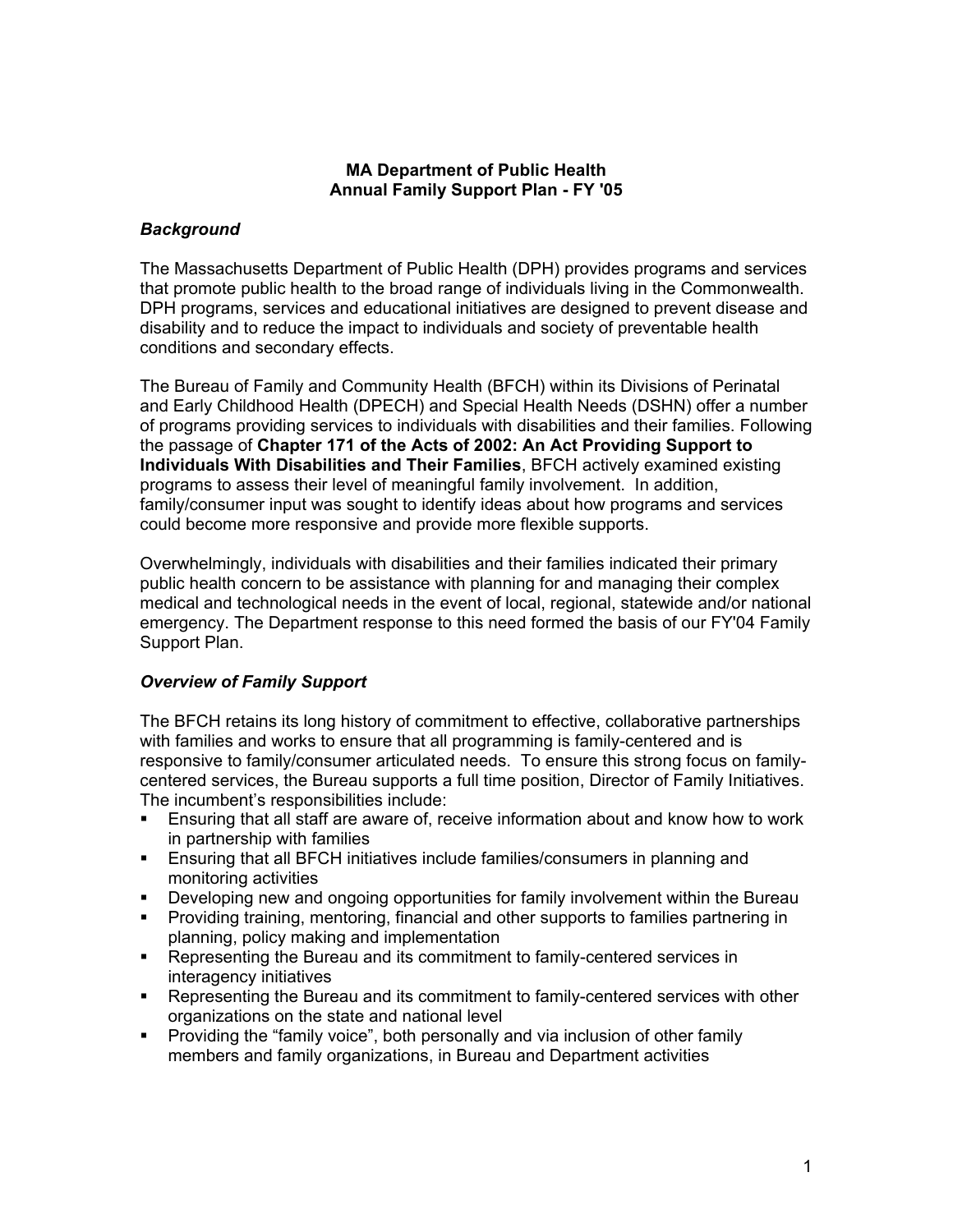In addition to the broad range of public health programs and services available to families throughout the Commonwealth, the Department is able to make small amounts of flexible funding available to families to address medical and other health-related needs not covered by other sources. Special funds help eligible families purchase (among other things) hearing aids, medications, assistive technology, respite services, home and vehicle modification and reimbursement for travel expenses. Funds are disseminated through DPH vendors and in some cases, from DPH directly to families. In Fiscal Year 2004, approximately 1400 families accessed over \$3,500,000 through the Catastrophic Illness in Children Relief Fund (CICRF), Early Intervention Regional Consultation Program Respite Allocation, Care Coordination Flex funding and Special Medical Funds.

# *Process for obtaining "substantial consultation" from families regarding flexible support needs*

The DPH employed a variety of mechanisms to continue to gather information from families/consumers about their support needs. As described in our FY'04 Family Support Plan, efforts to facilitate regional conversations that included families, emergency personnel and other essential community members were initiated. During these conversations, families continued to give their input on systemic issues, roles for the DPH and community based needs. In addition, other families who could not take part in these conversations had the opportunity to offer their ideas and opinions through:

- Telephone surveys conducted by Family TIES (Together in Enhancing Support), a DPH funded statewide information and referral network for families whose children have special health care needs;
- **FICUS** groups at scheduled statewide meetings;
- A survey distributed to over 500 families of children with special health needs at an annual conference;
- Individual conversations with families utilizing DPH programs and services;
- Discussions between care coordinators and their client families, and
- **Information gathered by the DPH Public Benefits Specialist during her talks and** trainings with individuals and families statewide.

# *Focus Areas*

# **I Family Empowerment**

#### *Current Activities:*

Programs within the Department of Public Health seek input from practitioners, academics, consumers/families and other stakeholders via Advisory Boards. Boards generally meet at least quarterly and transmit information regarding community and individual needs directly to the Department. In addition, the following illustrate other ways the DPH promotes family participation in policy development and program planning within the BFCH.

 The Bureau applies for and receives funding from the Federal Bureau of Maternal and Child Health (MCHB) that supports many programs for women and children. Federal regulations stipulate that 30% of the funding from this Block grant are spent meeting the needs of children with special health care needs (CSHCN) and their families. To ensure responsive, family-centered, community-based services, families of CSHCN are invited to learn about the block grant, participate in needs assessment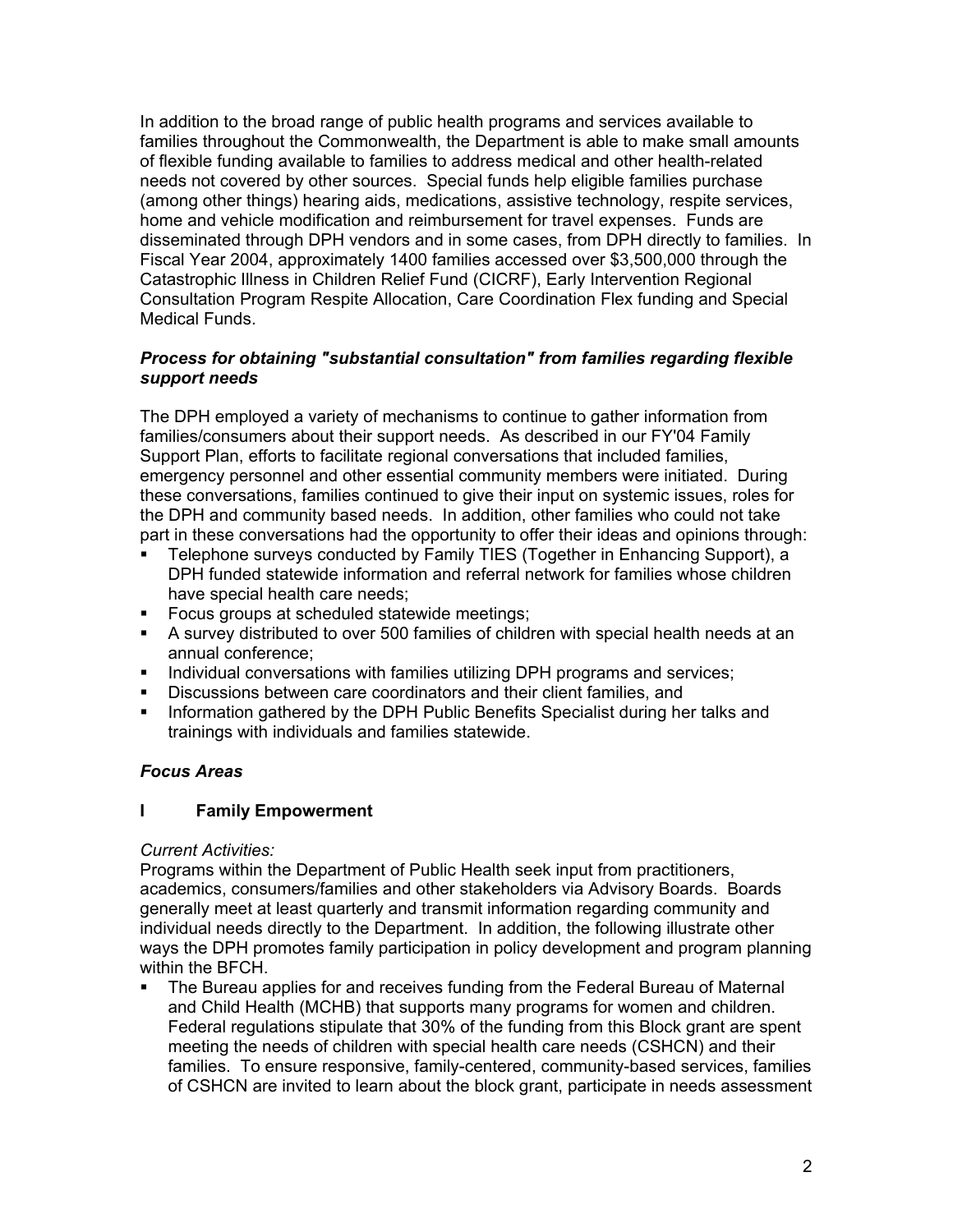activities, offer information and suggestions based upon their individual family needs and critique the grant prior to submission to MCHB.

 With federal Individuals with Disabilities Education Act (IDEA), Part C (services to children 0-3) funding, the Bureau supports the Early Intervention Parent Leadership Project. This parent-designed and driven project reaches out to families whose children receive Early Intervention services and offers them opportunities for leadership and lifelong advocacy skills development. Parents are encouraged and supported to partner with their own EI programs at regional early childhood events, on the state level as advisors to the DPH, as members of the federally mandated Interagency Coordinating Council (ICC) and nationally to share information about Massachusetts and to learn and bring home information from other states about opportunities for families to impact and help define services systems.

# *New Initiatives:*

- Opportunities to advise the Department on Emergency Preparedness Planning
- **Training and support to become Family TIES Associates**
- **Training and matching families to facilitate formal Parent to Parent supports**
- **Participation in the MECCS Advisory Committee**

# **II Family Leadership**

# *Current Activities:*

The Bureau supports, directly or through contracts or stipends a number of initiatives that help families to acquire leadership and advocacy skills. These include:

- Early Intervention Parent Leadership Project (EIPLP), a parent-designed, parent-run project that offers information, training and supports to families whose children receive Early Intervention services that helps them to participate in partnership within the Early Intervention system.
- Early Intervention Hausslein Leadership Awards that offer small grants to families enrolled in EI to design and implement inclusive projects that connect their children and families to the their communities.
- Family TIES, a statewide information and referral network offers, parent-to-parent support and training to families of CSHCN and their health care providers. Families learn how to navigate the public and private service system and take on advisory roles with health care and related organizations.
- Mass Family Voices, a grass roots network of families of CSHCN that provides a variety of training and supports to help families learn advocacy, partnering and leadership skills. The Mass Family Voices listserv which serves as forum for information exchange and policy dissemination.
- The Family Participation Working Group of the Consortium for Children with Special Health Care Needs, co-chaired by the DPH Director of Family Initiatives, assesses the status of current family-centered activities of member organizations and offers leadership training, financial support, and mentoring to family members wishing to join this policy organization.

# *New Initiatives:*

- Support for families involved in the Family Advisory Network of the MassCare Project to grow their skills as partners and leaders.
- Families involved with DPH parent projects will have access to training in grant writing, facilitation and presentation skills and leadership development.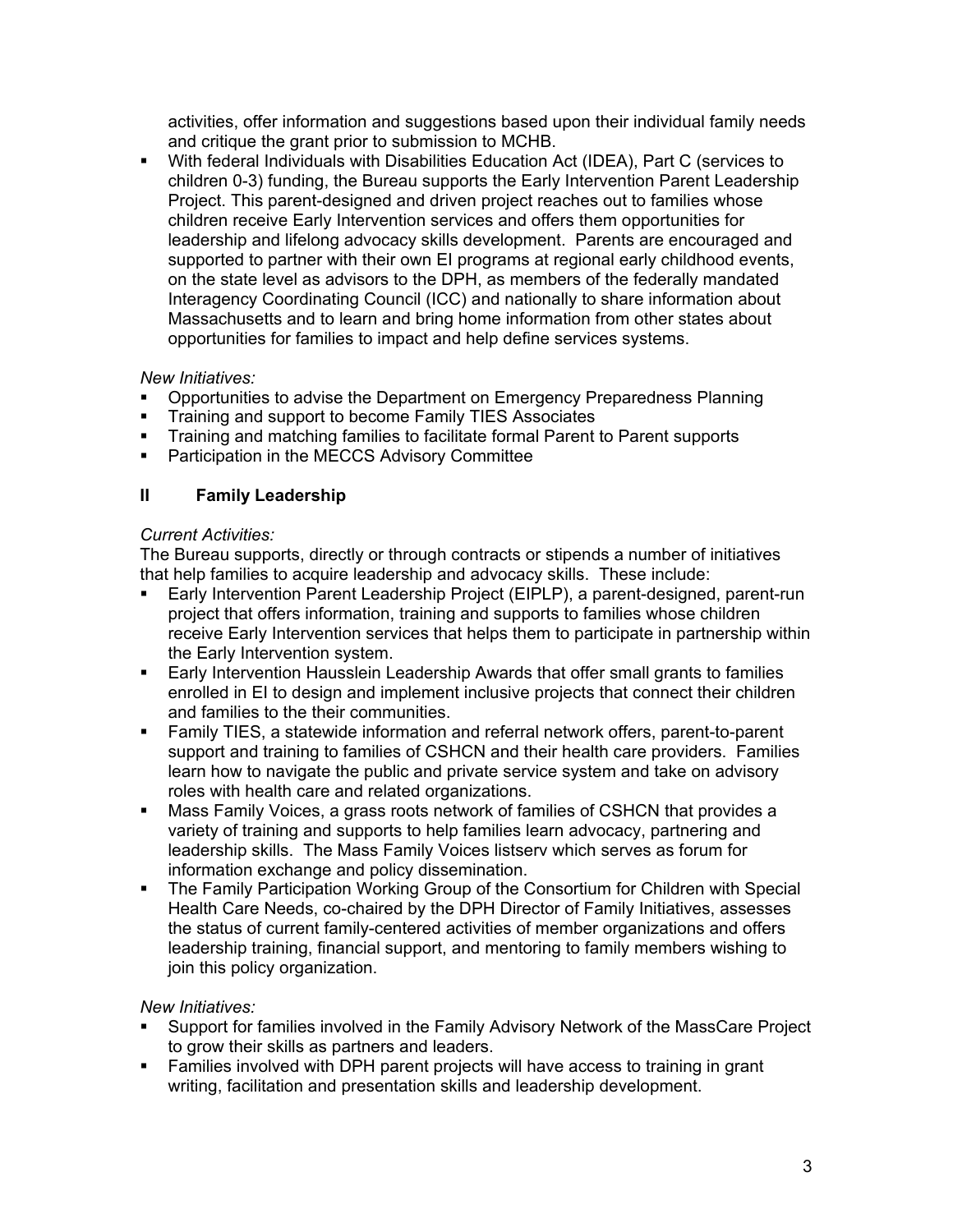Through its work for the Consortium for Children with Special Health Care Needs, the DPH will support families to partner with health plans, academic institutions and other members organizations through on-going leadership training.

# **III Family Support Resources and Funding**

### *Current and On-Going Activities:*

Information gathered from families/consumers regarding their flexible support needs in FY'04 clearly pointed to the need for assistance for their children with special health needs and themselves in the event of emergency situations or natural disasters. The DPH felt that this was an area in which public health could have a strong presence. The Department 's new position, a Special Populations Coordinator funded through a HRSA grant for emergency and bio-terrorism planning offered a way to address these needs and concerns. The Coordinator would facilitate the formation of regional teams that included individuals with disabilities and their families, emergency personnel, physicians, pharmacists, health insurers and other community resources to assist families in emergency planning. Delays in the hiring process of the Special Populations Coordinator reduced the amount of regional team building for planning that could take place in the first year. Nonetheless, a large amount of information has been distributed to families, identifying regional resources, facilitating connections to local and regional emergency personnel and assisting with the development of individual and family Emergency Plans.

Over 250 individuals with disabilities and/or their family members have contributed to the DPH's knowledge of specific needs and current connections. In return these consumers have received person-to-person assistance to develop Emergency Health Plans. Families also received information and connection to the Disability Indicator Project, a method available in many communities in the Commonwealth whereby individuals connect with local emergency personnel, share their contact information and identify their current health care needs. In the event of an emergency, local personnel then know what specific emergency assistance will be needed.

Through its Universal Newborn Hearing Screening Program (UNHS), the Department has provided support and information to over 1000 families whose children have either not passed their initial hearing screening or have been diagnosed with hearing loss. The program employs a parent of two children with severe hearing loss as a parent consultant. This consultant makes personal contact with every family whose child receives a diagnosis of hearing loss to offer family to family support and community and statewide resources. The Program has developed a Parent Information Kit that is distributed to these families.

#### *New Initiatives:*

 In FY' 05, the DPH Division of Perinatal and Early Childhood Health, will take the lead in planning a comprehensive, statewide system of services for children birth to five and their families as part of its Maternal and Child Health funded Massachusetts Early Childhood Comprehensive Systems grant (MECCS). MECCS will host a series of statewide forums bringing together families and providers across service systems to identify existing structures and resources and to develop best practices for family involvement in designing a coordinated, comprehensive service system. These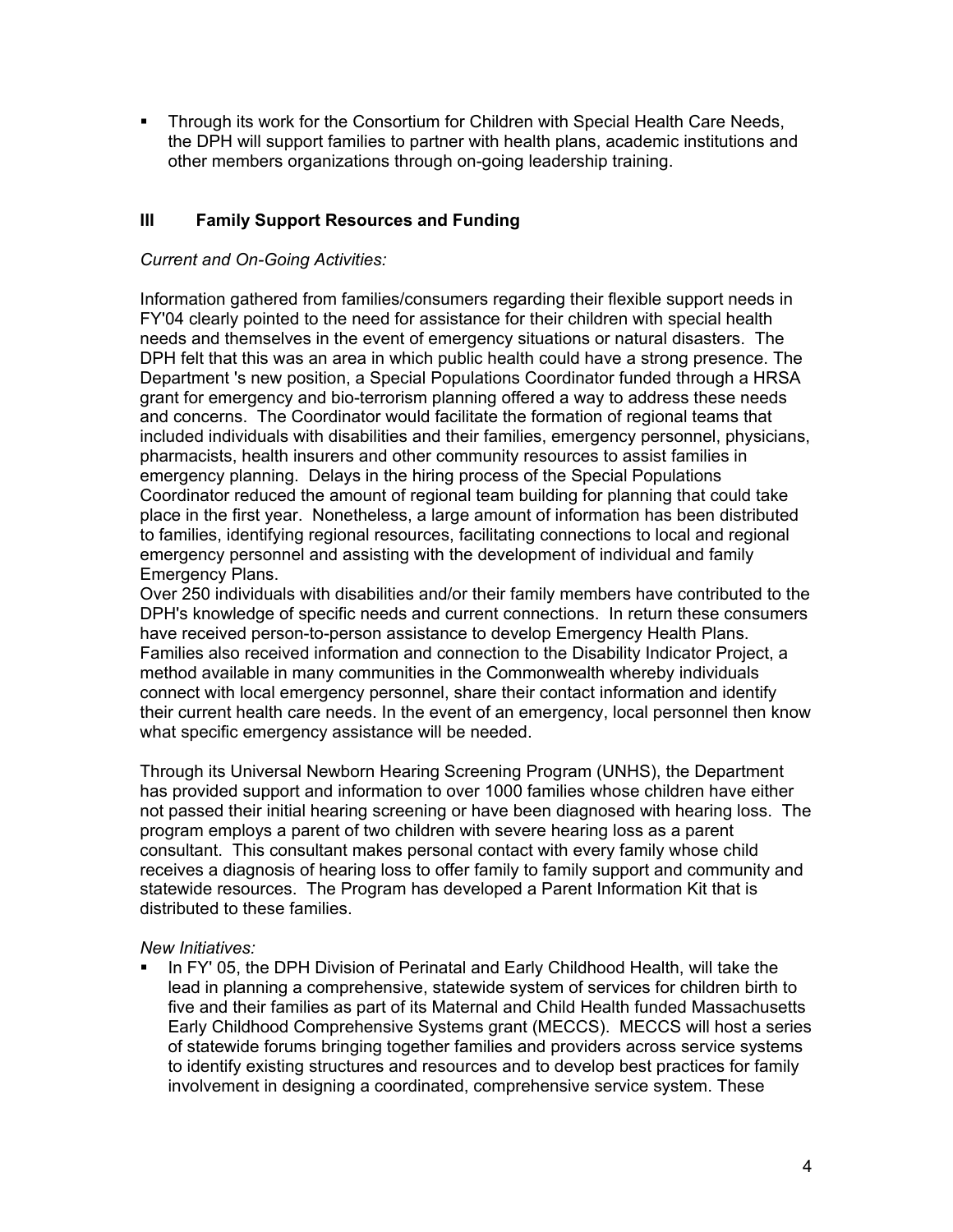forums will assist in creating an infrastructure for effective partnership between families and providers.

- DSHN will fully develop its Community Support line, a toll free line, staffed by Resource Specialists who provide information and referral to families whose children have special health needs and disabilities. This connection will provide expanded information about public benefits, community resources and flexible funds. In addition, families who require additional assistance will be referred to DSHN Care Coordination services.
- The UNHS Program which currently focuses outreach and support efforts on families of newborns and newly diagnosed children with hearing loss will expand services to meet the resource and support needs of families whose children are three to five. This initiative will address the gap being reported by these families in their access to resources and family to family support so vital to successful functioning.

# **IV** *Accessing Services and Supports*

# *Current Activities:*

The Department supports a variety of efforts to educate families/consumers about availability of and access to services. Some of these include public service announcements, Child Find, program specific newsletters such as EIPLP's *Parent Perspective* and the MassCare newsletter. CICRF and Care Coordination outreach to hospitals, schools and community settings where individuals with disabilities and their families receive services. The DPH Public Benefits Specialist provides training across the state and offers technical assistance through a toll free number. Family TIES and EIPLP both maintain toll free numbers. These projects also host web-sites and list servs. UNHS distributed over 100,000 brochures in five languages to birth hospitals and birthing centers as well as over 800 Parent Information Kits. The Department supports a listserv hosted by Massachusetts Family Voices that gives families an opportunity to gain information and share concerns. Professionals are invited to participate in this ongoing forum. Training for families around medical transition for youth with special health care needs from the pediatric to the adult health care system has been delivered at workshops and conferences throughout the fiscal year. The Early Intervention Training Center (EITC) includes families in all its offerings to the EI field.

# *New Initiatives:*

- In FY'05, The Early Intervention Parent Leadership Project (EIPLP) will be restructured. Staff will work 25 hours a week, allowing them much more time to meet with families in their communities to share information and resources. This increased contact will result in more parents receiving support and mentoring to grow leadership skills.
- All training offered through the MECCS project will be presented collaboratively by a parent and a professional to make it more accessible to families.
- The Department will contract with 13 community based primary care practices. DSHN Care Coordinators will work with a broad range of families whose children have a variety of special health needs and disabilities to disseminate information about resources and supports. In addition, work will begin to train and mentor families who receive care in these practices to provide peer to peer support.

# **V Culturally Competent Outreach & Support**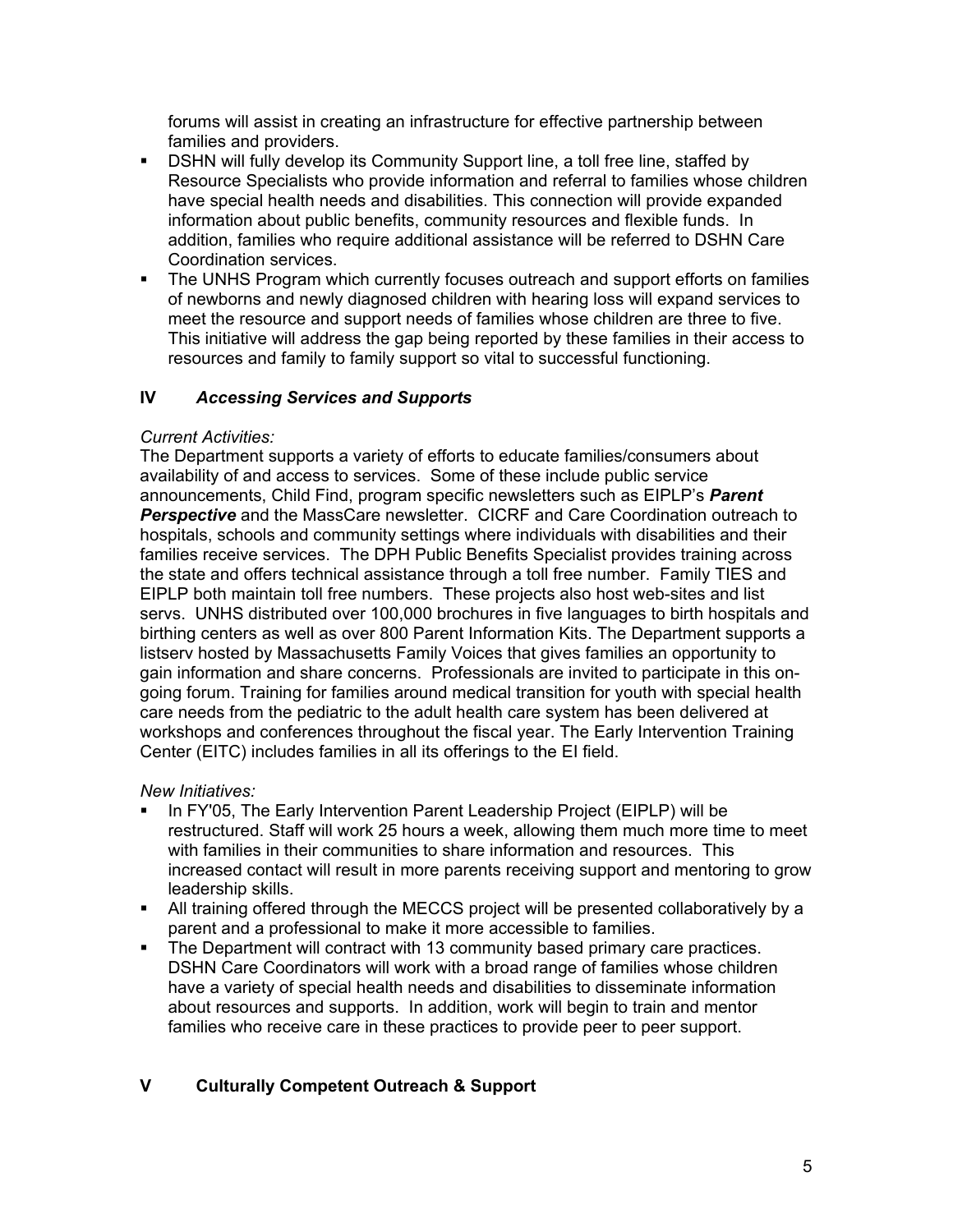# *Current Initiatives:*

Materials about all programs for individuals with special health needs and their families are available in a variety of languages including but not limited to; Spanish, Portuguese, Haitian Creole, Russian, Cambodian and Vietnamese. All programs have staff with multiple language capability and or access to interpreters. The Department hires and or contracts with individuals who are bilingual, bicultural and familiar with the culture and customs of families who utilize our programs. Outreach initiatives take place collaboratively with community-based organizations where ethnically, linguistically and culturally diverse individuals and families receive services and are comfortable. These include community health centers, WIC offices and family organizations. The Family TIES Project contracts with native Spanish and Portuguese speakers to respond to requests for information and referral. Information about the availability of flexible family supports is disseminated to organizations where ethnically, culturally and linguistically diverse individuals and families gather and receive services. Core Project training is available in Spanish. The EIPLP generic newsletter is available in Spanish and disseminated to Spanish speaking families by Early Intervention Service Coordinators. TTYs are in place in all DPH regional offices.

#### *New Initiatives*:

- DSHN has hired a Special Populations Coordinator who speaks Haitian Creole and Spanish. This individual will begin outreach to under-served groups in FY'05.
- *Directions: Resources for my Child's Care;* a manual for parents caring for children with special health needs has been developed and will be available in Spanish. The manual will be disseminated by health insurance plans and on the DPH web-site.
- **EIPLP will hire an Outreach and Collaboration Coordinator. This person will forge** connections with health centers and community organizations serving culturally, linguistically and ethnically diverse individuals to share information about resources and opportunities for families.

# **VI** Interagency Collaboration

*Current Activities:* 

- In collaboration with commissioners from the Department of Education (DOE) and the Office of Child Care Services (OCCS), Commission Ferguson took part in the legislatively mandated Early Care and Education Council. The Commissioners hosted forums throughout the state bringing together early childhood stakeholders including families and providers to ask questions, share concerns and offer strategies to develop a more responsive and cohesive service system. The DPH was charged with taking the lead in standardizing training and training credit for the three agencies to ensure the same level of high quality care for all children served in these systems. The DPH/EI Parent Leadership Project was cited by the Council as an example of an effective, family centered model.
- The DPH continues its work with DSS to implement the Massachusetts Early Childhood Linkage Project (MECLI). The Massachusetts project precedes the passage of the federal legislation, "Keeping Children and Families Safe Act of 2003" with its CAPTA provision requiring states to refer children 0-3 with substantiated DSS cases for evaluation by Early Intervention and will serve as a model for other states.
- The Department is an active presence in the Consortium for Children with Special Health Care Needs; a group convened by New England Serve, a 20-year-old health